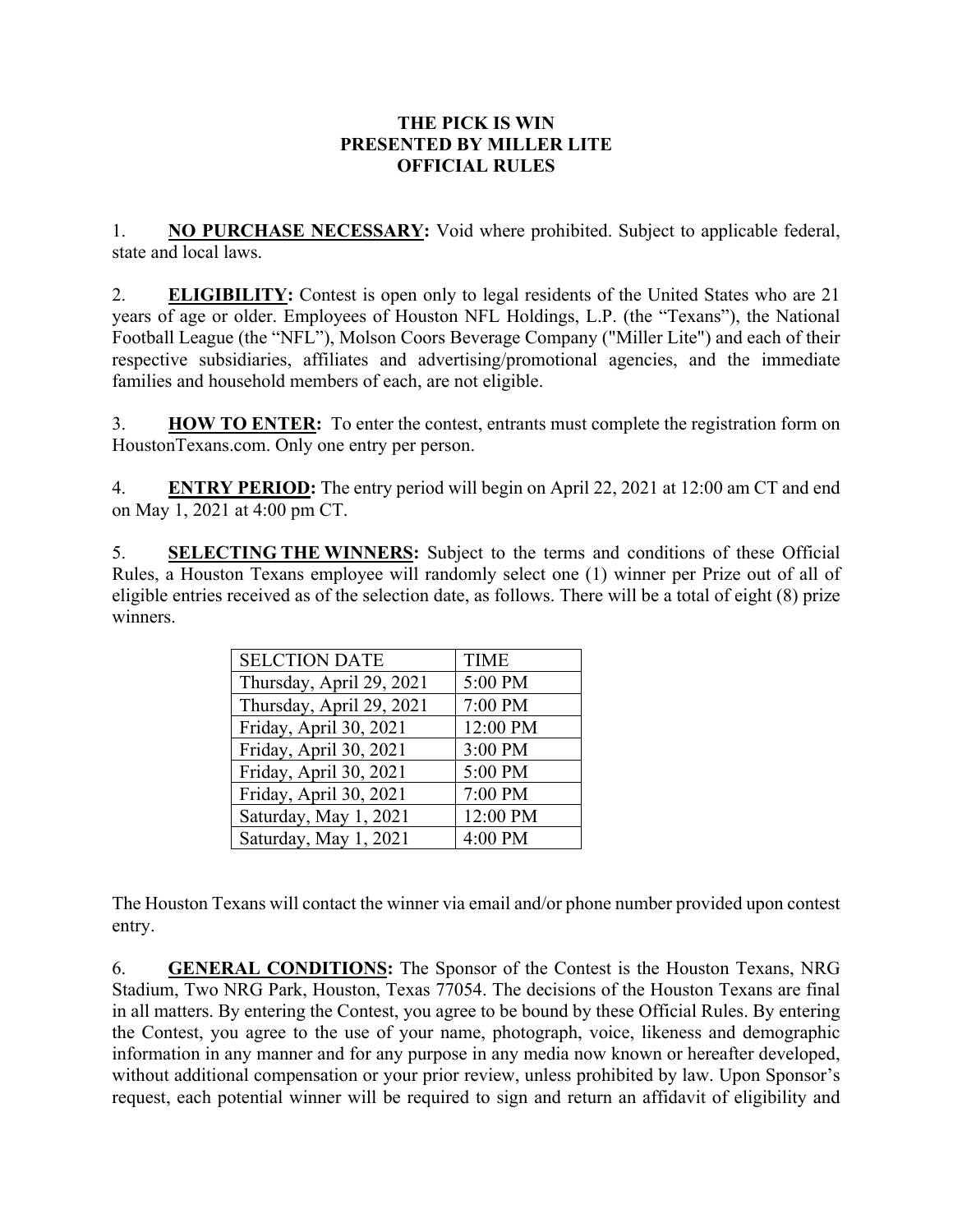publicity/liability release upon being notified that he or she is a potential winner. If the document is required and a potential winner does not sign and return the document, such potential winner will be disqualified from the Contest. By entering the Contest, you agree that the Houston Texans may enter your name and contact information in their database and that the Houston Texans or their designees (e.g., Texans sponsors) have your permission to contact you with a list of other ways, from which you may choose, to be involved with the Houston Texans. If Contest registration is through the Houston Texans website, please also see the Houston Texans Privacy Policy ([http://www.houstontexans.com/about-us/privacy-policy.html\)](http://www.houstontexans.com/about-us/privacy-policy.html).

## 7. **PRIZE(S):**

- Prize  $#1$  (1 Total Prize): - Mattress Firm Queen Sleepy's Gel Matrix with Box Spring ARV: \$2,000
- Prize  $#2$  (1 Total Prize): - Whataburger for a Year ARV: \$200
- Prize  $#3$  (1 Total Prize): - Bose Quiet Comfort Earbuds ARV: \$279.95
- Prize  $#4$  (1 Total Prize): Texans Autographed Football and Miller Lite Prize Pack ARV: \$250
- Prize  $#5$  (1 Total Prize): - Texans Autographed Football and Verizon Prize Pack ARV: \$550
- Prize  $#6$  (1 Total Prize): - Papa John's for a Year ARV: \$100
- Prize  $#7$  (1 Total Prize): - Fanatics Houston Texans Team Shop Gift Card ARV: \$100
- $\bullet$  Prize #8 (1 Total Prize): - Two tickets to a 2021 Houston Texans home game ARV: \$200

All expenses (except as otherwise specifically provided) are the sole responsibility of the winner. All applicable taxes on prizes are the sole responsibility of the winner.